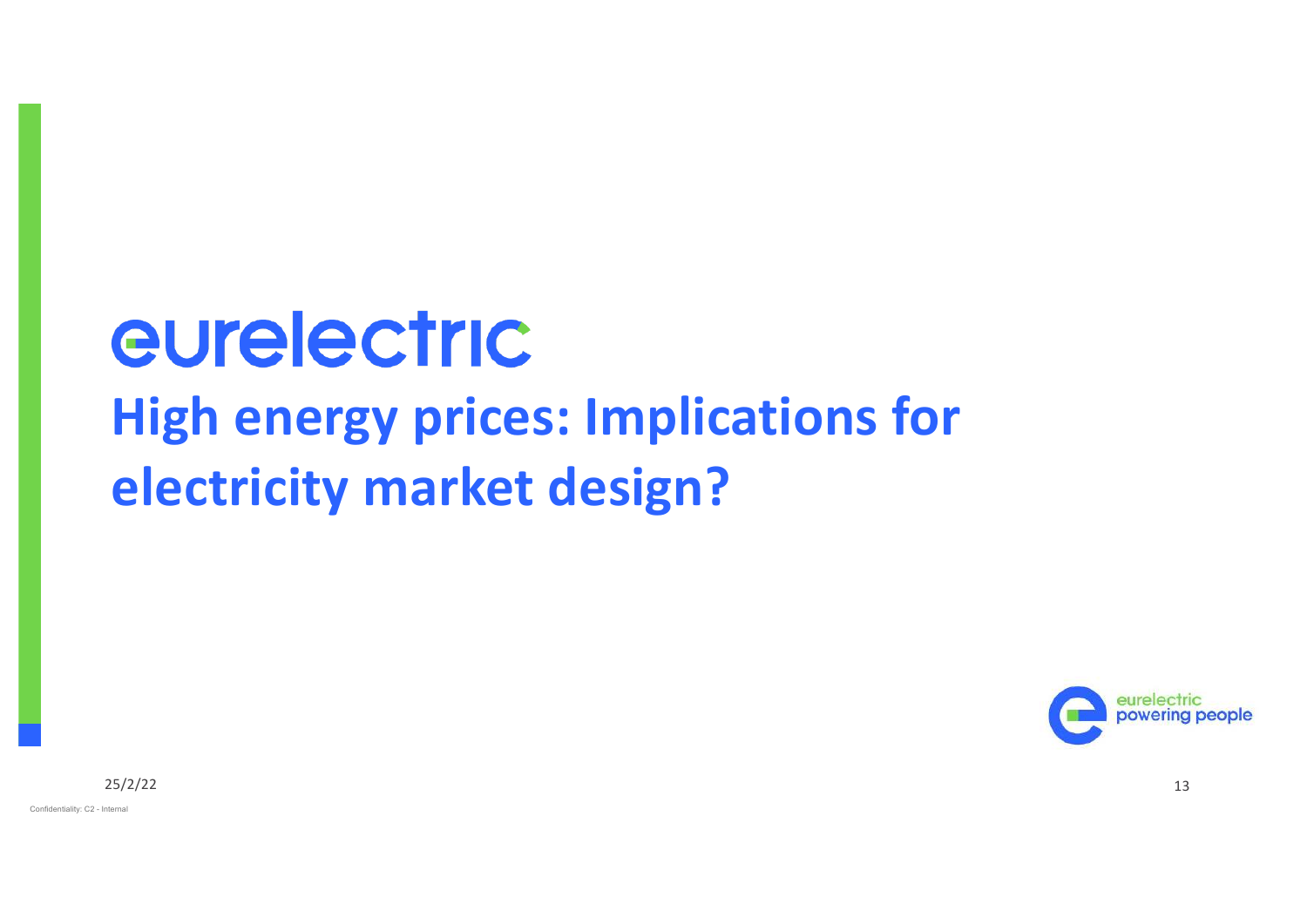### **General comments**

- The **European electricity wholesale market model provides adequate short-term price signals and has proven its robustness during the energy price surge**.
- The **long-term objectives** are clear:
	- **e** reduce our dependency on fossil fuels consumption & imports,
	- **e** accelerate the low-carbon energy transition and secure the overall system with sufficient capacity.
	- **e** the FF55's ambition should not suffer from the ongoing high prices in the energy markets.
	- maintain efforts to complete a robust & interconnected internal energy market as rightly highlighted in ACER's preliminary assessment.
- Questions on the need for complementary mechanisms to trigger long-term investments and to stabilize retail prices are legitimate but **should not be tackled through solutions that distort wholesale market prices**.
- We are strongly concerned to see that some governments are taking measures that distort markets and can **severely endanger the energy transition at large by breaking investors' confidence and therefore deterring the needed investments towards decarbonisation**.
- **Priority should be given to immediate measures supporting consumers** (especially the most vulnerable ones) without affecting the functioning of the energy market.

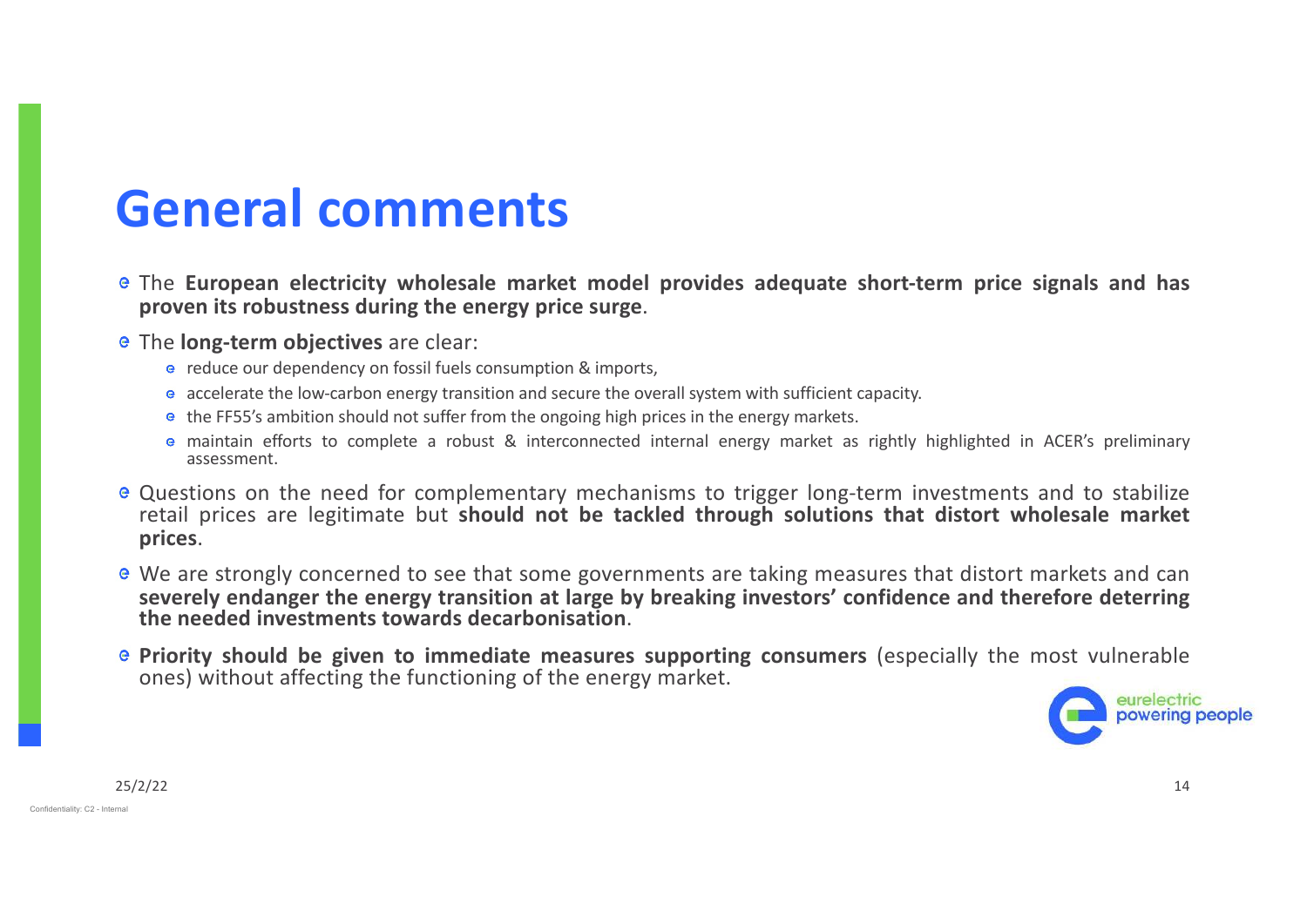### **Achievements of the IEM up until 2020**





Source: EFET Insight

#### 25/2/22 25/2/22 25/2/22 25/2/22 25/2/22 25/2/22 25/2/22 25/2/22 25/2/22 25/2/22 25/2/22 25/2020 25/2020 25/2020

Confidentiality: C2 - Internal

- Overall Security of Supply improved significantly over the last two decades (e.g. DE-SAIDI down from 21,53 minutes in 2006 to 10,73 in 2020)
- Average emissions of electricity generation went down from 392 g/kWh in 2000 to 226 g/kWh in 2020
- $\epsilon$  Inflation went up with 50% since 2000, emissions costs have been fully internalized but electricity price level kept rather stable up until 2020. Not at least due to optimal use of infrastructure and build out of new interconnectors
- Customers can chose today between dozens sometime hundreds of suppliers offering a wide range of products

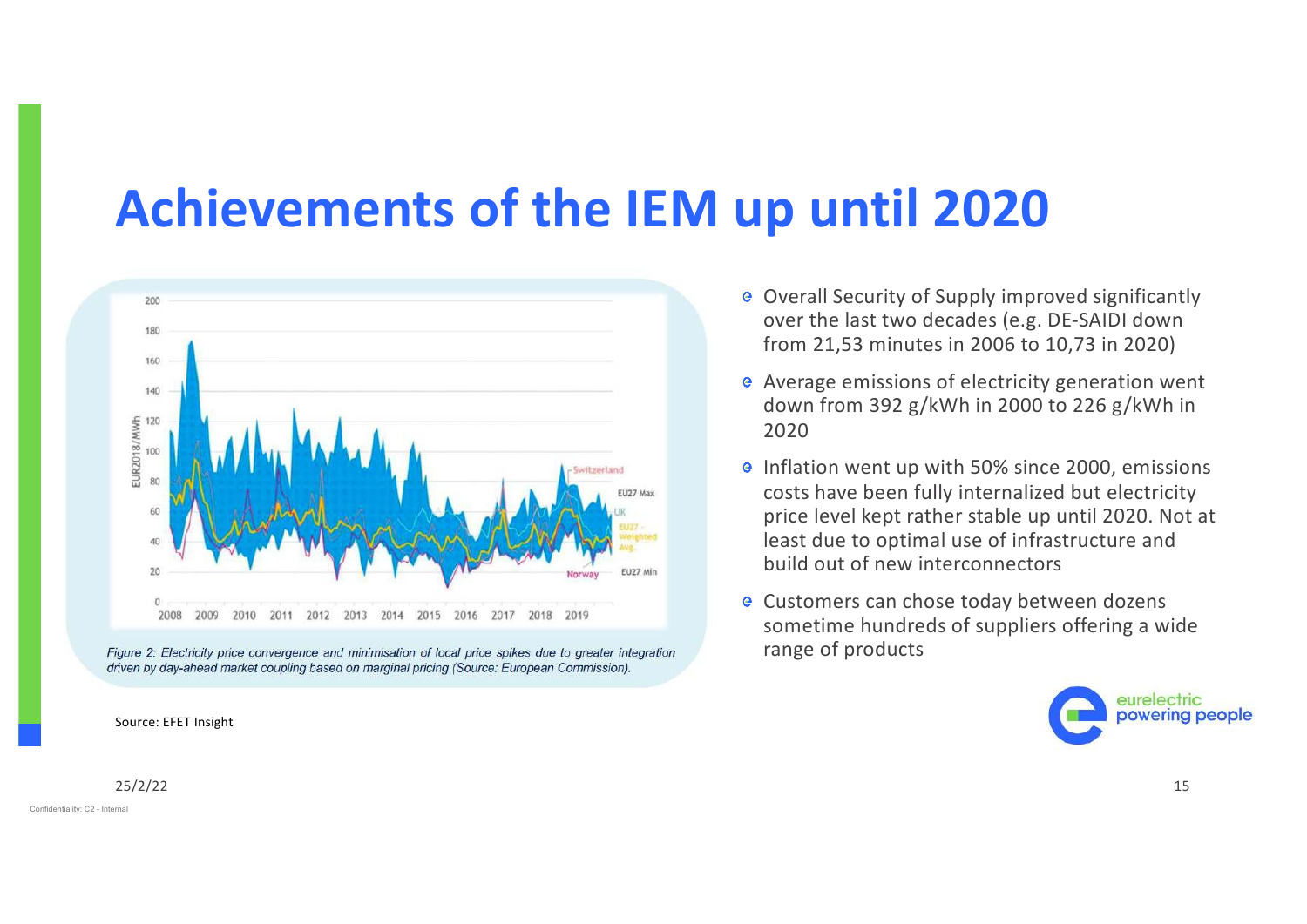# **Customer Centricity**

- Listen to the customer!
- They **would like to take an active role in the energy transition**
- Energy prices, aspiration and curiosity will trigger investments in
	- **E** Energy efficiency improvements
	- **e** Demand side response (DSR)
	- **e** Storage investments
- Electricity Suppliers **can offer a variety of pricing offers** allowing **maximum choice and the best fit for customers** depending on their individual need (risk free vs. certain level of exposure) & required level of firmness.
- **Explore possibilities for longer-term supply contracts** which allow suppliers to plan ahead while cushioning price variation for customers.